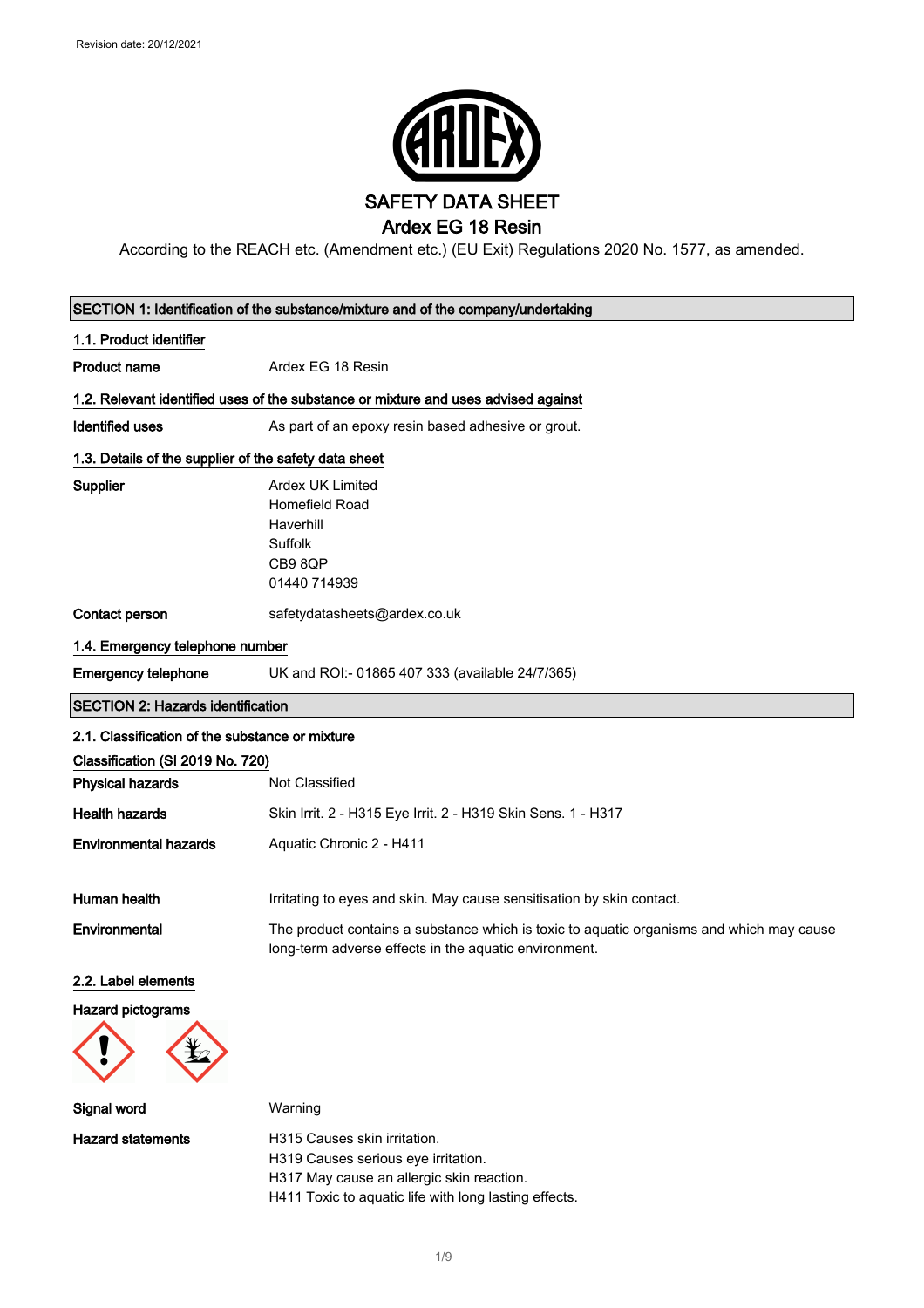| <b>Precautionary statements</b>   | P102 Keep out of reach of children.<br>P261 Avoid breathing vapour/ spray.<br>P273 Avoid release to the environment.<br>P280 Wear protective gloves/ protective clothing/ eye protection/ face protection.<br>P305+P351+P338 IF IN EYES: Rinse cautiously with water for several minutes. Remove<br>contact lenses, if present and easy to do. Continue rinsing.<br>P501 Dispose of contents/ container in accordance with national regulations. |
|-----------------------------------|--------------------------------------------------------------------------------------------------------------------------------------------------------------------------------------------------------------------------------------------------------------------------------------------------------------------------------------------------------------------------------------------------------------------------------------------------|
| Supplemental label<br>information | EUH205 Contains epoxy constituents. May produce an allergic reaction.                                                                                                                                                                                                                                                                                                                                                                            |
| Contains                          | bis[4-(2,3-EPOXYPROPOXY)PHENYL]PROPANE, OXIRANE, MONO [(C12-14-<br>ALKYLOXY) METHYLI DERIVS, BISPHENOL F EPICHLOROHYDRIN RESIN                                                                                                                                                                                                                                                                                                                   |

2.3. Other hazards

### SECTION 3: Composition/information on ingredients

#### 3.2. Mixtures

# bis[4-(2,3-EPOXYPROPOXY)PHENYL]PROPANE 60-100% CAS number: 1675-54-3 EC number: 216-823-5 Classification Skin Irrit. 2 - H315 Eye Irrit. 2 - H319 Skin Sens. 1 - H317 Aquatic Chronic 2 - H411 OXIRANE, MONO [(C12-14- ALKYLOXY)METHYL] DERIVS 5-10 SERICLE SERIES FOR STATE STATES AND STATES STATES IN STATES CAS number: 68609-97-2 Classification Skin Irrit. 2 - H315 Skin Sens. 1 - H317

### BISPHENOL F EPICHLOROHYDRIN RESIN 5-10% AND THE SERVICE OF THE SERVICE OF THE SERVICE OF THE SERVICE OF THE SE

CAS number: 28064-14-4

#### Classification

Skin Irrit. 2 - H315 Skin Sens. 1 - H317 Aquatic Chronic 2 - H411

The full text for all hazard statements is displayed in Section 16.

### SECTION 4: First aid measures

#### 4.1. Description of first aid measures

| Inhalation | Move affected person to fresh air at once. Rinse nose and mouth with water. Get medical<br>attention if any discomfort continues.                                       |
|------------|-------------------------------------------------------------------------------------------------------------------------------------------------------------------------|
| Ingestion  | Never give anything by mouth to an unconscious person. Do not induce vomiting. Rinse<br>mouth thoroughly with water. Get medical attention if any discomfort continues. |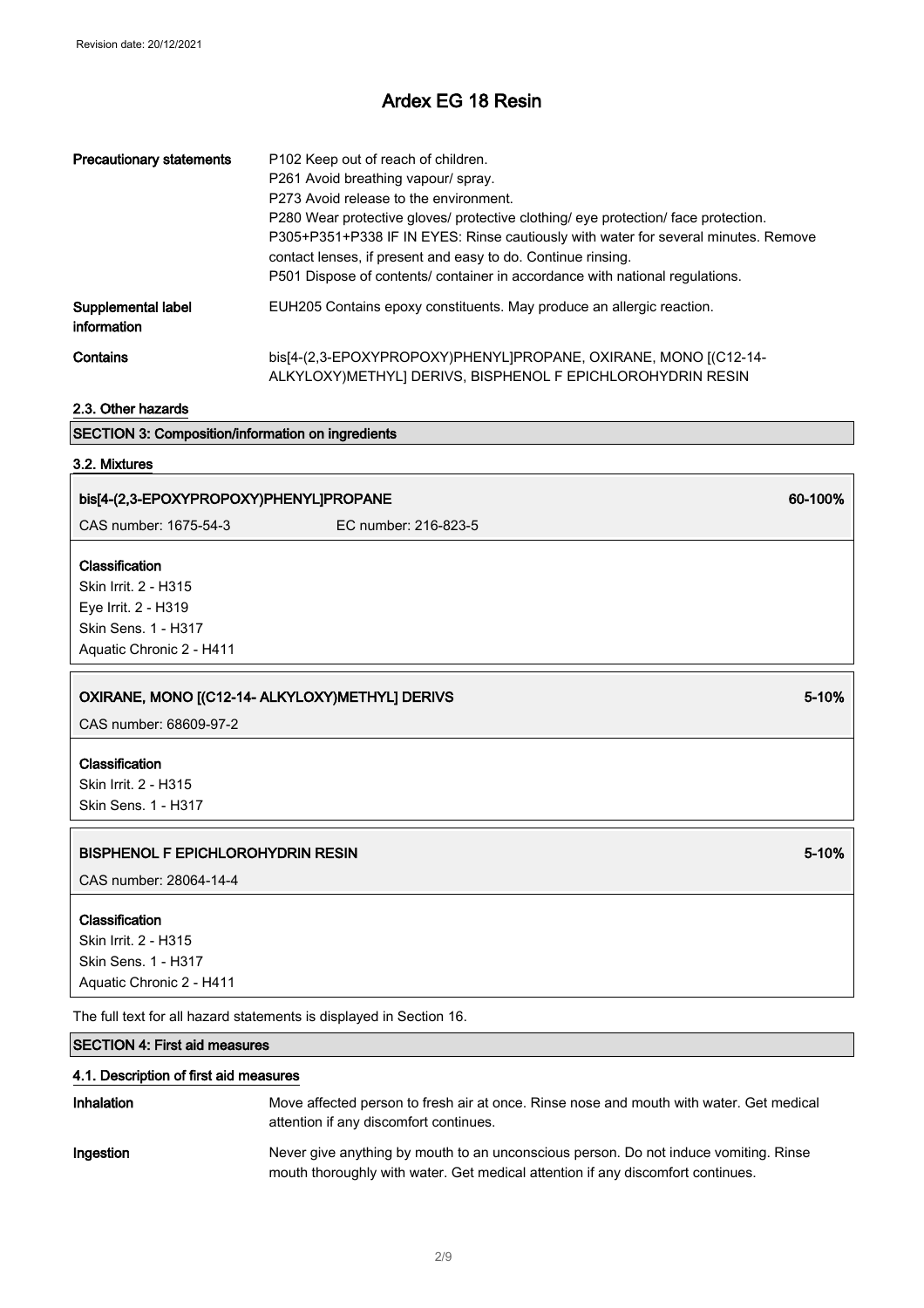|                                                            | <b>SECTION 7: Handling and storage</b>                                                                                                                                                                                                                                                                                     |  |  |
|------------------------------------------------------------|----------------------------------------------------------------------------------------------------------------------------------------------------------------------------------------------------------------------------------------------------------------------------------------------------------------------------|--|--|
| Reference to other sections                                | No information available.                                                                                                                                                                                                                                                                                                  |  |  |
| 6.4. Reference to other sections                           |                                                                                                                                                                                                                                                                                                                            |  |  |
| Methods for cleaning up                                    | Stop leak if possible without risk. Absorb in vermiculite, dry sand or earth and place into<br>containers. Flush contaminated area with plenty of water. Avoid the spillage or runoff entering<br>drains, sewers or watercourses. Clean contaminated objects and areas thoroughly, observing<br>environmental regulations. |  |  |
| 6.3. Methods and material for containment and cleaning up  |                                                                                                                                                                                                                                                                                                                            |  |  |
| <b>Environmental precautions</b>                           | Spillages or uncontrolled discharges into watercourses must be reported immediately to the<br>Environmental Agency or other appropriate regulatory body. Avoid or minimise the creation of<br>any environmental contamination.                                                                                             |  |  |
| 6.2. Environmental precautions                             |                                                                                                                                                                                                                                                                                                                            |  |  |
| <b>Personal precautions</b>                                | Wear protective clothing as described in Section 8 of this safety data sheet.                                                                                                                                                                                                                                              |  |  |
|                                                            | 6.1. Personal precautions, protective equipment and emergency procedures                                                                                                                                                                                                                                                   |  |  |
| <b>SECTION 6: Accidental release measures</b>              |                                                                                                                                                                                                                                                                                                                            |  |  |
| Special protective equipment<br>for firefighters           | Wear positive-pressure self-contained breathing apparatus (SCBA) and appropriate protective<br>clothing.                                                                                                                                                                                                                   |  |  |
| Protective actions during<br>firefighting                  | Fight fire from safe distance or protected location.                                                                                                                                                                                                                                                                       |  |  |
| 5.3. Advice for firefighters                               |                                                                                                                                                                                                                                                                                                                            |  |  |
| Specific hazards                                           | Fire creates: Carbon monoxide (CO). Carbon dioxide (CO2). Phenolic.                                                                                                                                                                                                                                                        |  |  |
| 5.2. Special hazards arising from the substance or mixture |                                                                                                                                                                                                                                                                                                                            |  |  |
| Unsuitable extinguishing<br>media                          | Do not use water jet as an extinguisher, as this will spread the fire.                                                                                                                                                                                                                                                     |  |  |
| Suitable extinguishing media                               | The product is not flammable. Use fire-extinguishing media suitable for the surrounding fire.                                                                                                                                                                                                                              |  |  |
| 5.1. Extinguishing media                                   |                                                                                                                                                                                                                                                                                                                            |  |  |
| <b>SECTION 5: Firefighting measures</b>                    |                                                                                                                                                                                                                                                                                                                            |  |  |
| Notes for the doctor                                       | Treat symptomatically.                                                                                                                                                                                                                                                                                                     |  |  |
|                                                            | 4.3. Indication of any immediate medical attention and special treatment needed                                                                                                                                                                                                                                            |  |  |
| Skin contact                                               | The product contains a sensitising substance.                                                                                                                                                                                                                                                                              |  |  |
| Ingestion                                                  | Not applicable.                                                                                                                                                                                                                                                                                                            |  |  |
| Inhalation                                                 | This product is strongly irritating.                                                                                                                                                                                                                                                                                       |  |  |
| <b>General information</b>                                 | Not relevant.                                                                                                                                                                                                                                                                                                              |  |  |
|                                                            | 4.2. Most important symptoms and effects, both acute and delayed                                                                                                                                                                                                                                                           |  |  |
| Eye contact                                                | Remove affected person from source of contamination. Remove any contact lenses and open<br>eyelids wide apart. Continue to rinse for at least 15 minutes and get medical attention.                                                                                                                                        |  |  |
| Skin contact                                               | Remove affected person from source of contamination. Remove contaminated clothing. Wash<br>skin thoroughly with soap and water. Get medical attention if any discomfort continues.                                                                                                                                         |  |  |

### 7.1. Precautions for safe handling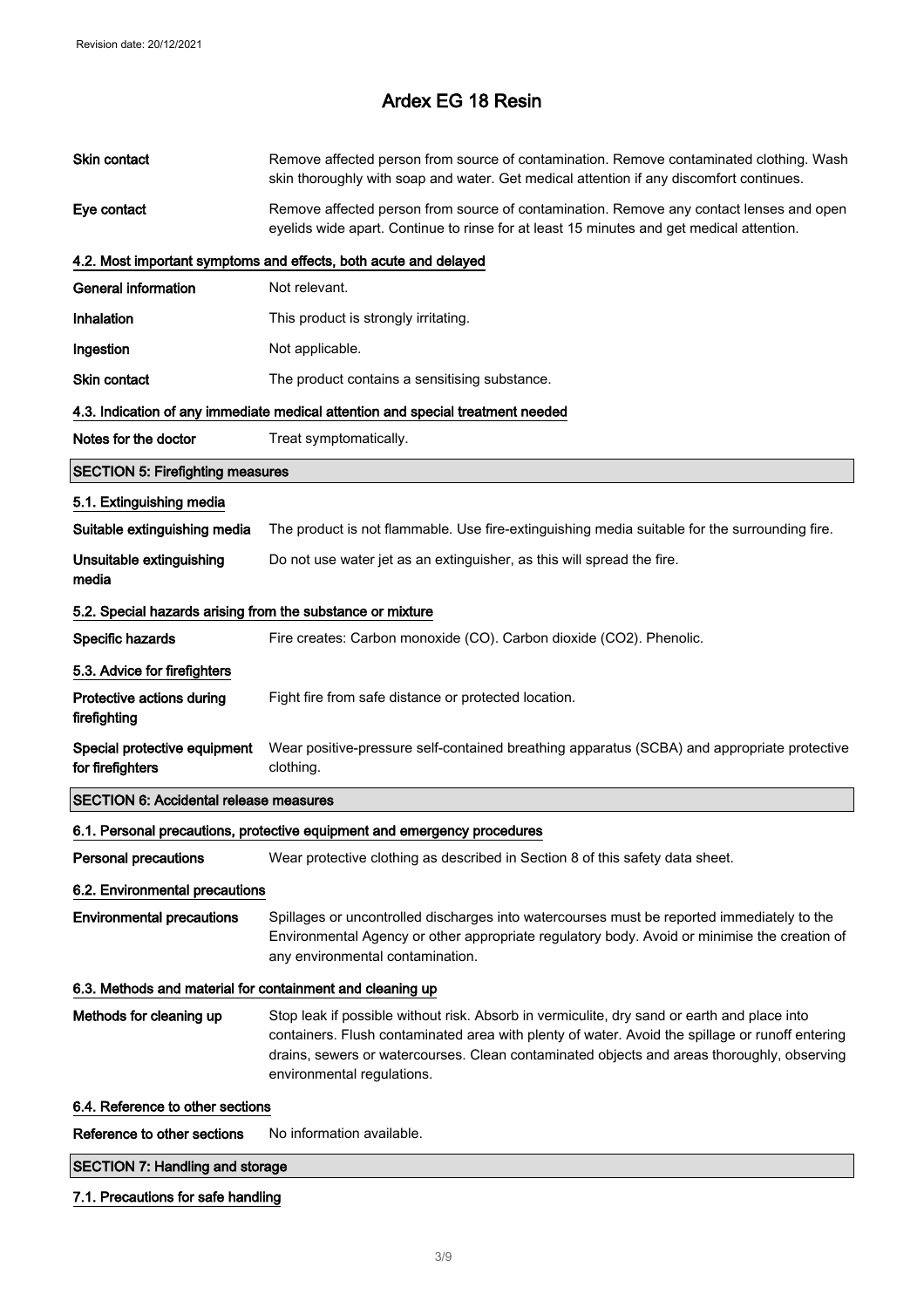| Usage precautions                                                 | Avoid spilling. Avoid contact with skin and eyes.                                                                                                                                                                            |  |  |
|-------------------------------------------------------------------|------------------------------------------------------------------------------------------------------------------------------------------------------------------------------------------------------------------------------|--|--|
| 7.2. Conditions for safe storage, including any incompatibilities |                                                                                                                                                                                                                              |  |  |
| <b>Storage precautions</b>                                        | Store in tightly-closed, original container in a dry, cool and well-ventilated place. Keep only in<br>the original container.                                                                                                |  |  |
| Storage class                                                     | Chemical storage.                                                                                                                                                                                                            |  |  |
| 7.3. Specific end use(s)                                          |                                                                                                                                                                                                                              |  |  |
| <b>SECTION 8: Exposure controls/Personal protection</b>           |                                                                                                                                                                                                                              |  |  |
| 8.1. Control parameters                                           |                                                                                                                                                                                                                              |  |  |
| Ingredient comments                                               | WEL = Workplace Exposure Limits                                                                                                                                                                                              |  |  |
|                                                                   | bis[4-(2,3-EPOXYPROPOXY)PHENYLJPROPANE (CAS: 1675-54-3)                                                                                                                                                                      |  |  |
| <b>DNEL</b>                                                       | Workers - Dermal; : 8.33 mg/kg/day<br>Workers - Inhalation; : 12.25 mg/m <sup>3</sup>                                                                                                                                        |  |  |
|                                                                   | BISPHENOL F EPICHLOROHYDRIN RESIN (CAS: 28064-14-4)                                                                                                                                                                          |  |  |
| <b>DNEL</b>                                                       | Workers - Dermal; Short term : 29.39 mg/m <sup>3</sup><br>Workers - Dermal; Short term : 104.15 mg/kg/day                                                                                                                    |  |  |
| <b>PNEC</b>                                                       | Fresh water; 0.003 mg/l<br>marine water; 0.0003 mg/l                                                                                                                                                                         |  |  |
| OXIRANE, MONO [(C12-14- ALKYLOXY)METHYL] DERIVS (CAS: 68609-97-2) |                                                                                                                                                                                                                              |  |  |
| <b>DNEL</b>                                                       | Workers - Dermal; Short term : 3.9 mg/kg/day<br>Workers - Inhalation; Short term : 13.8 mg/m <sup>3</sup>                                                                                                                    |  |  |
| <b>PNEC</b>                                                       | Fresh water; 0.0072 mg/l<br>marine water; 0.00072 mg/l                                                                                                                                                                       |  |  |
| 8.2. Exposure controls                                            |                                                                                                                                                                                                                              |  |  |
| Protective equipment                                              |                                                                                                                                                                                                                              |  |  |
| Appropriate engineering<br>controls                               | Provide adequate ventilation. Avoid inhalation of vapours. Observe any occupational<br>exposure limits for the product or ingredients.                                                                                       |  |  |
| Eye/face protection                                               | The following protection should be worn: Chemical splash goggles.                                                                                                                                                            |  |  |
| Hand protection                                                   | Gloves made from the following material may provide suitable chemical protection: Nitrile<br>rubber. Viton rubber (fluoro rubber). Polyvinyl chloride (PVC). Protective gloves should have a<br>minimum thickness of 0.5 mm. |  |  |
| Other skin and body<br>protection                                 | Wear appropriate clothing to prevent any possibility of skin contact.                                                                                                                                                        |  |  |
| Hygiene measures                                                  | Provide eyewash station. Do not smoke in work area. Wash at the end of each work shift and<br>before eating, smoking and using the toilet. Promptly remove any clothing that becomes<br>contaminated.                        |  |  |
| <b>Respiratory protection</b>                                     | Wear a suitable dust mask. Combination filter, type A2/P2.                                                                                                                                                                   |  |  |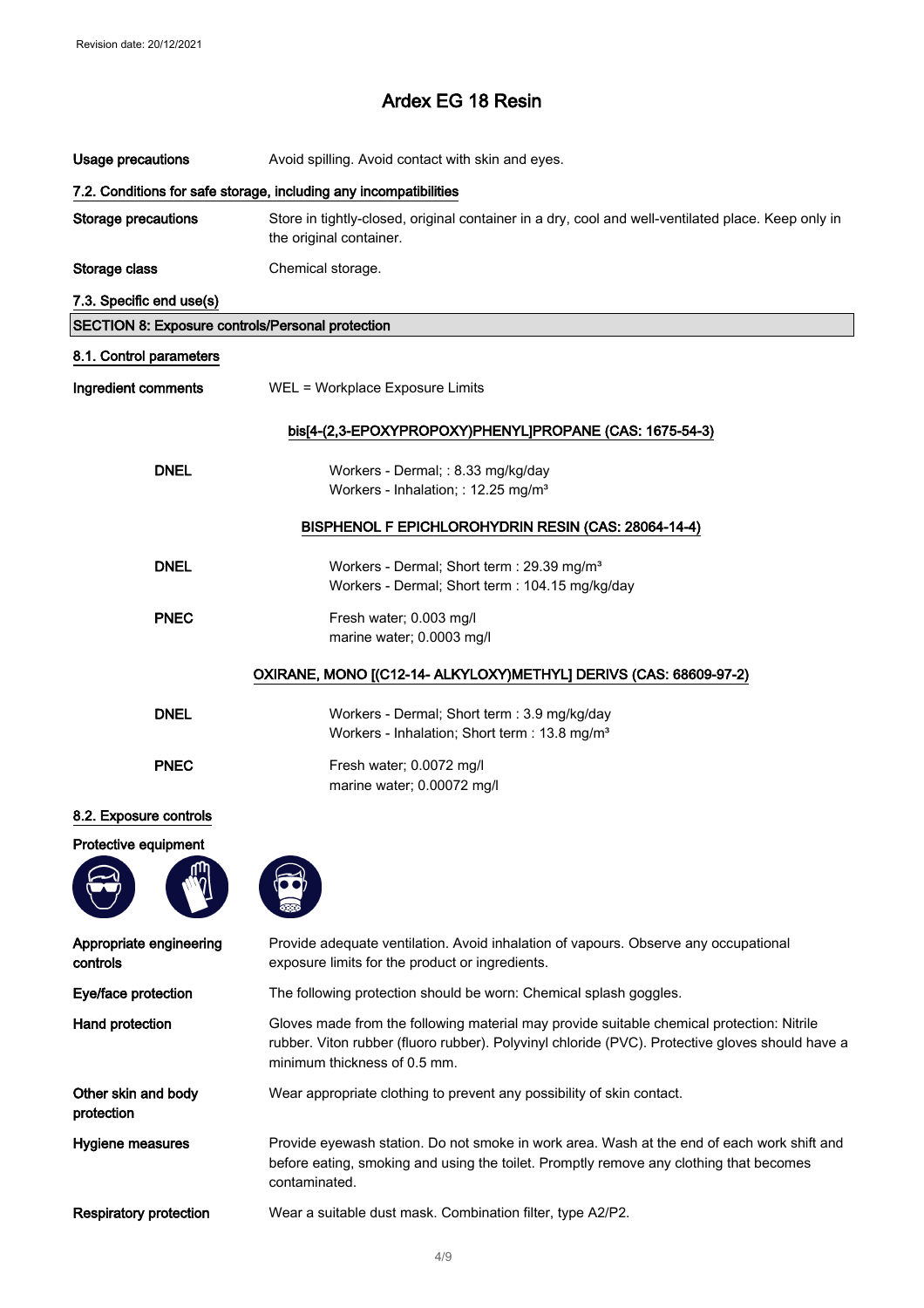| <b>SECTION 9: Physical and chemical properties</b>         |                                                                                                                                                                                                   |  |
|------------------------------------------------------------|---------------------------------------------------------------------------------------------------------------------------------------------------------------------------------------------------|--|
| 9.1. Information on basic physical and chemical properties |                                                                                                                                                                                                   |  |
| Appearance                                                 | Liquid.                                                                                                                                                                                           |  |
| Colour                                                     | Various colours.                                                                                                                                                                                  |  |
| Odour                                                      | Characteristic.                                                                                                                                                                                   |  |
| pH                                                         | Not applicable.                                                                                                                                                                                   |  |
| Flash point                                                | > 100°C Closed cup.                                                                                                                                                                               |  |
| Solubility(ies)                                            | Insoluble in water.                                                                                                                                                                               |  |
| 9.2. Other information                                     |                                                                                                                                                                                                   |  |
| <b>SECTION 10: Stability and reactivity</b>                |                                                                                                                                                                                                   |  |
| 10.1. Reactivity                                           |                                                                                                                                                                                                   |  |
| 10.2. Chemical stability                                   |                                                                                                                                                                                                   |  |
| <b>Stability</b>                                           | Stable at normal ambient temperatures.                                                                                                                                                            |  |
| 10.3. Possibility of hazardous reactions                   |                                                                                                                                                                                                   |  |
| 10.4. Conditions to avoid                                  |                                                                                                                                                                                                   |  |
| Conditions to avoid                                        | Avoid excessive heat for prolonged periods of time. Avoid contact with acids.                                                                                                                     |  |
| 10.5. Incompatible materials                               |                                                                                                                                                                                                   |  |
| Materials to avoid                                         | Amines, mercaptans, Lewis Acids, caustic soda, bases, ammonia, alcohols and acids.                                                                                                                |  |
| 10.6. Hazardous decomposition products                     |                                                                                                                                                                                                   |  |
| Hazardous decomposition<br>products                        | Does not decompose when used and stored as recommended. Fire creates: Carbon<br>monoxide (CO). Carbon dioxide (CO2).                                                                              |  |
| <b>SECTION 11: Toxicological information</b>               |                                                                                                                                                                                                   |  |
| 11.1. Information on toxicological effects                 |                                                                                                                                                                                                   |  |
| Inhalation                                                 | Irritating to respiratory system.                                                                                                                                                                 |  |
| Ingestion                                                  | May cause stomach pain or vomiting.                                                                                                                                                               |  |
| Skin contact                                               | May cause sensitisation by skin contact. Irritating to skin.                                                                                                                                      |  |
| Eye contact                                                | Irritating to eyes.                                                                                                                                                                               |  |
| Acute and chronic health<br>hazards                        | May cause respiratory system irritation. May cause sensitisation by skin contact. The product<br>contains an epoxy resin. May cause sensitisation or allergic reactions in sensitive individuals. |  |
| Route of exposure                                          | Inhalation Skin absorption Skin and/or eye contact                                                                                                                                                |  |
| Toxicological information on ingredients.                  |                                                                                                                                                                                                   |  |
| his[4-(2 3-FPOXYPROPOXY)PHENYLIPROPANE                     |                                                                                                                                                                                                   |  |

### DIS[4-(Z,3-EPOXYPROPOXY)PHENYL]PROPANE

| Acute toxicity - oral                           |          |
|-------------------------------------------------|----------|
| Acute toxicity oral (LD <sub>50</sub><br>mg/kg) | 15.000.0 |
| <b>Species</b>                                  | Rat      |
| ATE oral (mg/kg)                                | 15.000.0 |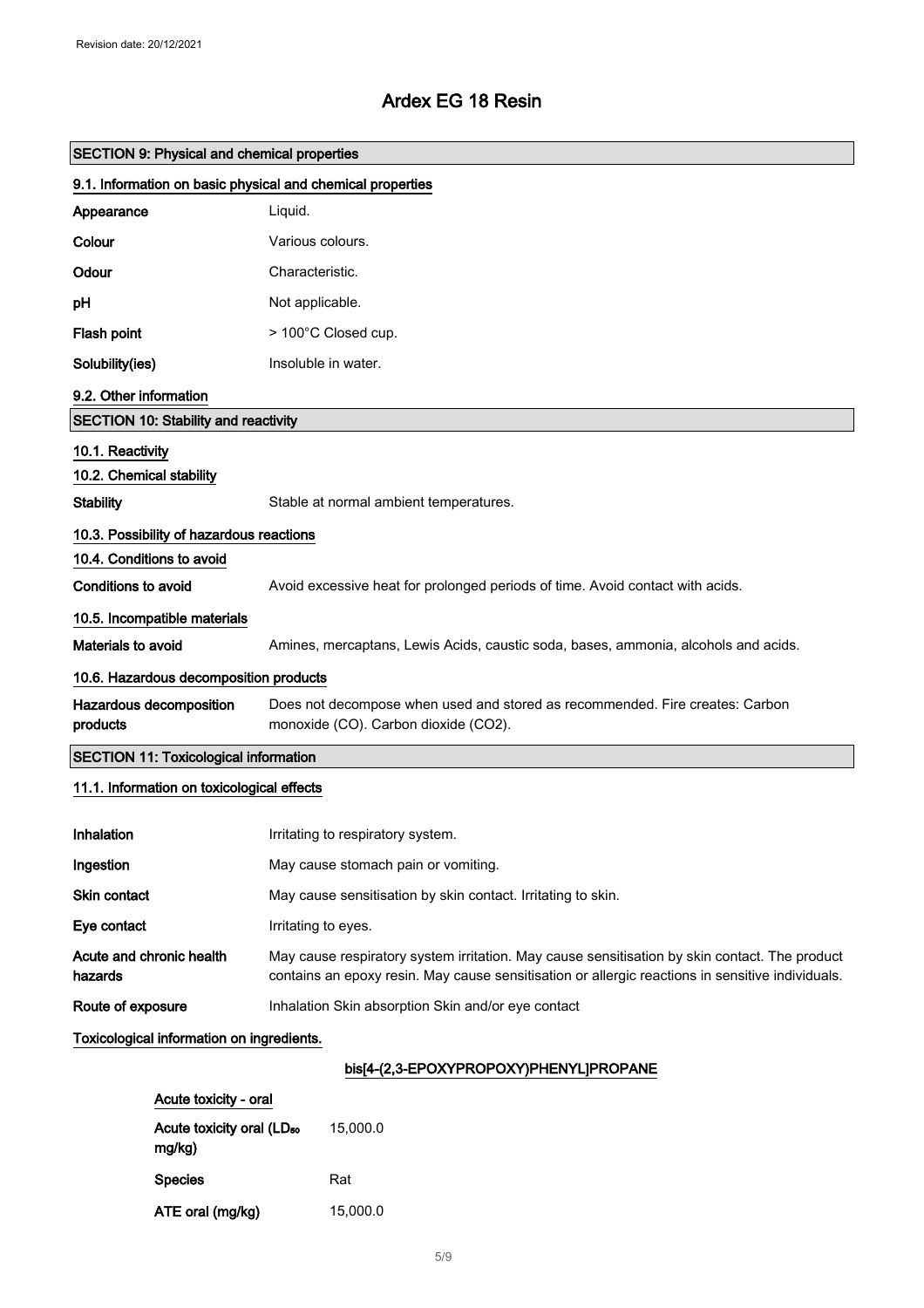|                | Acute toxicity - dermal                                    |                                                                                                                                                        |
|----------------|------------------------------------------------------------|--------------------------------------------------------------------------------------------------------------------------------------------------------|
|                | Acute toxicity dermal (LD <sub>50</sub> 23,000.0<br>mg/kg) |                                                                                                                                                        |
|                | <b>Species</b>                                             | Rabbit                                                                                                                                                 |
|                |                                                            | OXIRANE, MONO [(C12-14- ALKYLOXY)METHYL] DERIVS                                                                                                        |
|                | Acute toxicity - oral                                      |                                                                                                                                                        |
|                | Acute toxicity oral (LD <sub>50</sub><br>mg/kg)            | 26,800.0                                                                                                                                               |
|                | <b>Species</b>                                             | Rat                                                                                                                                                    |
|                | ATE oral (mg/kg)                                           | 26,800.0                                                                                                                                               |
|                |                                                            | <b>BISPHENOL F EPICHLOROHYDRIN RESIN</b>                                                                                                               |
|                |                                                            |                                                                                                                                                        |
|                | Inhalation                                                 | No significant hazard at normal ambient temperatures. Heating may generate the<br>following products: Harmful gases or vapours.                        |
|                | Ingestion                                                  | Harmful if swallowed.                                                                                                                                  |
|                | <b>Skin contact</b>                                        | Slightly irritating. May cause sensitisation by skin contact.                                                                                          |
|                | Eye contact                                                | Irritating to eyes.                                                                                                                                    |
|                | <b>SECTION 12: Ecological information</b>                  |                                                                                                                                                        |
| Ecotoxicity    |                                                            | Toxic to aquatic organisms, may cause long-term adverse effects in the aquatic environment.                                                            |
| 12.1. Toxicity |                                                            |                                                                                                                                                        |
|                | Ecological information on ingredients.                     |                                                                                                                                                        |
|                |                                                            | bis[4-(2,3-EPOXYPROPOXY)PHENYL]PROPANE                                                                                                                 |
|                | Acute aquatic toxicity                                     |                                                                                                                                                        |
|                | Acute toxicity - fish                                      | LC <sub>50</sub> , 96 hour: 2 mg/l, Oncorhynchus mykiss (Rainbow trout)                                                                                |
|                | Acute toxicity - aquatic<br>invertebrates                  | EC <sub>50</sub> , 48 hour: 1.8 mg/l, Daphnia magna                                                                                                    |
|                |                                                            | OXIRANE, MONO [(C12-14- ALKYLOXY)METHYL] DERIVS                                                                                                        |
|                | Acute aquatic toxicity                                     |                                                                                                                                                        |
|                | Acute toxicity - fish                                      | LC <sub>50</sub> , 96 hours: 1800 mg/l, Lepomis macrochirus (Bluegill)<br>LC <sub>80</sub> , 96 hours: >5000 mg/l, Oncorhynchus mykiss (Rainbow trout) |
|                | Acute toxicity - aquatic<br>invertebrates                  | EC <sub>50</sub> , 48 hours: 7.2 mg/l, Daphnia magna                                                                                                   |
|                | Acute toxicity - aquatic<br>plants                         | EC <sub>50</sub> , 72 hours: 844 mg/l, Selenastrum capricornutum                                                                                       |
|                |                                                            | <b>BISPHENOL F EPICHLOROHYDRIN RESIN</b>                                                                                                               |
|                | <b>Toxicity</b>                                            | Toxic to aquatic life.                                                                                                                                 |
|                | Acute aquatic toxicity                                     |                                                                                                                                                        |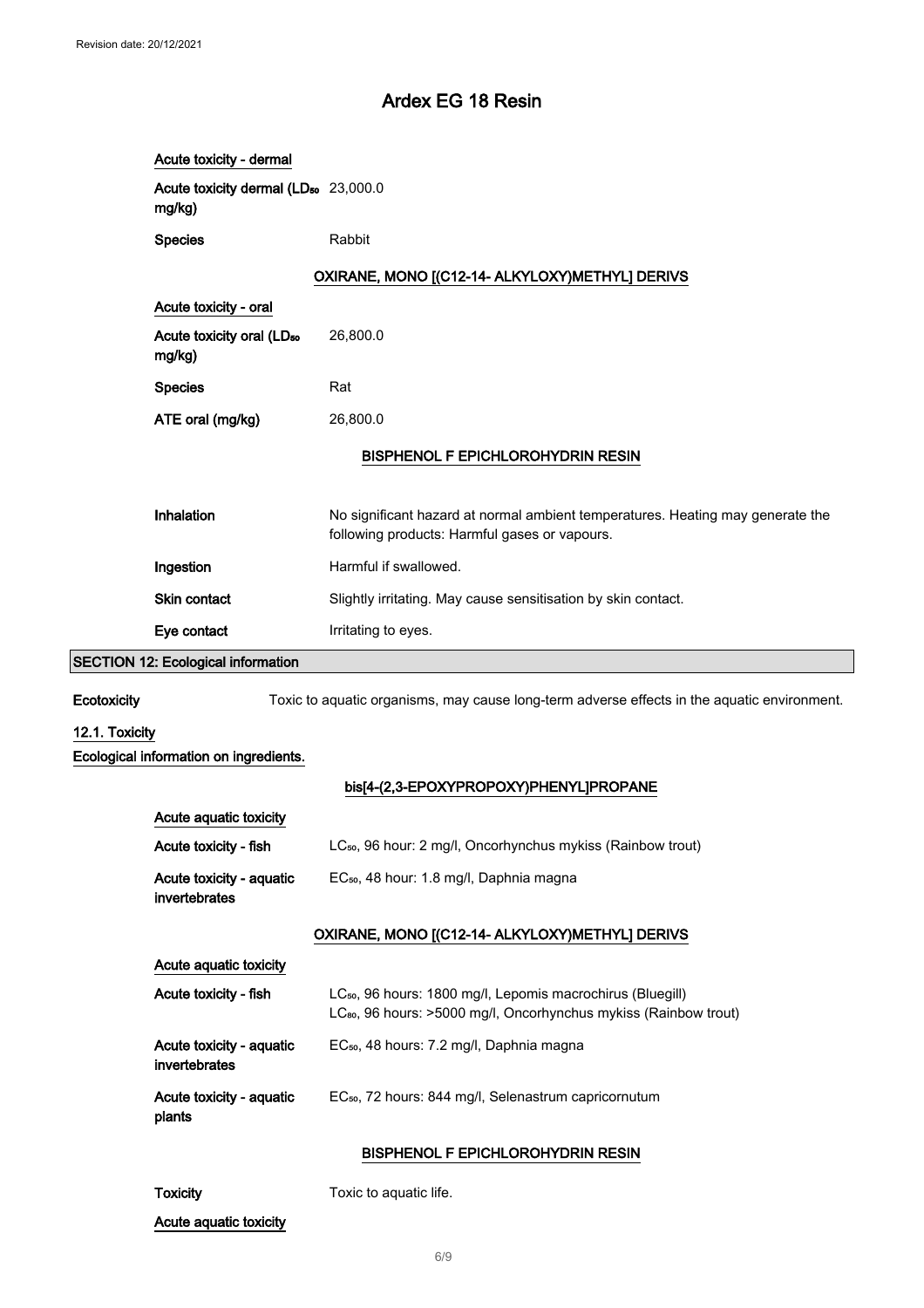|                        | Acute toxicity - fish                     | EC <sub>50</sub> , 96 hour: 2.54 mg/l, Leuciscus idus (Golden orfe)                         |
|------------------------|-------------------------------------------|---------------------------------------------------------------------------------------------|
|                        | Acute toxicity - aquatic<br>invertebrates | LC <sub>50</sub> , 48 hour: 2.55 mg/l, Daphnia magna                                        |
|                        | 12.2. Persistence and degradability       |                                                                                             |
|                        |                                           | Persistence and degradability No further relevant information available.                    |
|                        | Ecological information on ingredients.    |                                                                                             |
|                        |                                           | OXIRANE, MONO [(C12-14- ALKYLOXY)METHYL] DERIVS                                             |
|                        | Biodegradation                            | The substance is readily biodegradable.                                                     |
|                        |                                           | <b>BISPHENOL F EPICHLOROHYDRIN RESIN</b>                                                    |
|                        | Persistence and<br>degradability          | Not expected to be readily biodegradable.                                                   |
|                        | 12.3. Bioaccumulative potential           |                                                                                             |
|                        | <b>Bioaccumulative potential</b>          | No data available on bioaccumulation.                                                       |
|                        | Ecological information on ingredients.    |                                                                                             |
|                        |                                           | OXIRANE, MONO [(C12-14- ALKYLOXY) METHYL] DERIVS                                            |
|                        | <b>Bioaccumulative potential</b>          | Potentially bioaccumulating. BCF: ~ 160-263, Estimated value., Fish                         |
|                        | <b>Partition coefficient</b>              | Partition coefficient, n-octanol/water log Pow 3.77: OEECD 107 test: shake flask<br>method. |
|                        |                                           | <b>BISPHENOL F EPICHLOROHYDRIN RESIN</b>                                                    |
|                        | Bioaccumulative potential BCF: 100-3000,  |                                                                                             |
| 12.4. Mobility in soil |                                           |                                                                                             |
| <b>Mobility</b>        |                                           | No further relevant information available                                                   |
|                        | Ecological information on ingredients.    |                                                                                             |
|                        |                                           | OXIRANE, MONO [(C12-14- ALKYLOXY)METHYL] DERIVS                                             |
|                        | <b>Mobility</b>                           | Not considered mobile.                                                                      |
|                        | Adsorption/desorption<br>coefficient      | Koc >5000 OECD 121: HPLC method.                                                            |
|                        |                                           | <b>BISPHENOL F EPICHLOROHYDRIN RESIN</b>                                                    |
|                        | Adsorption/desorption<br>coefficient      | Not available.                                                                              |
|                        | 12.5. Results of PBT and vPvB assessment  |                                                                                             |
| assessment             | Results of PBT and vPvB                   | This substance is not classified as PBT or vPvB according to current UK criteria.           |
|                        | Ecological information on ingredients.    |                                                                                             |
|                        |                                           | OXIRANE, MONO [(C12-14- ALKYLOXY) METHYL] DERIVS                                            |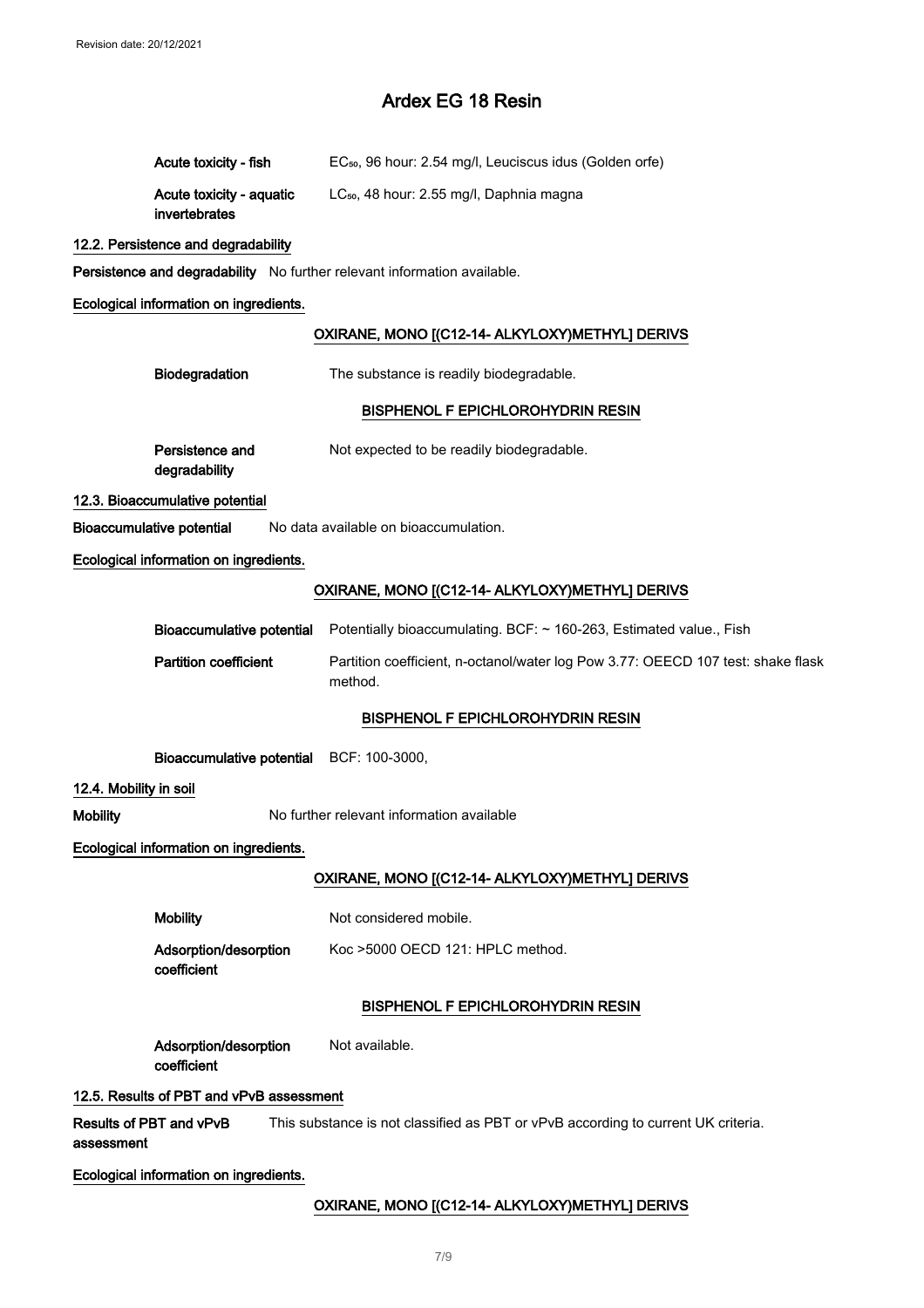|                                   | Results of PBT and vPvB<br>assessment      |                                                                                                                                                                                                                                                                                                      | This product does not contain any substances classified as PBT or vPvB.                                                         |  |
|-----------------------------------|--------------------------------------------|------------------------------------------------------------------------------------------------------------------------------------------------------------------------------------------------------------------------------------------------------------------------------------------------------|---------------------------------------------------------------------------------------------------------------------------------|--|
|                                   |                                            |                                                                                                                                                                                                                                                                                                      | <b>BISPHENOL F EPICHLOROHYDRIN RESIN</b>                                                                                        |  |
|                                   | Results of PBT and vPvB<br>assessment      |                                                                                                                                                                                                                                                                                                      | This product does not contain any substances classified as PBT or vPvB.                                                         |  |
|                                   | 12.6. Other adverse effects                |                                                                                                                                                                                                                                                                                                      |                                                                                                                                 |  |
| Other adverse effects             |                                            | Not available.                                                                                                                                                                                                                                                                                       |                                                                                                                                 |  |
|                                   | <b>SECTION 13: Disposal considerations</b> |                                                                                                                                                                                                                                                                                                      |                                                                                                                                 |  |
|                                   | 13.1. Waste treatment methods              |                                                                                                                                                                                                                                                                                                      |                                                                                                                                 |  |
| <b>Disposal methods</b>           |                                            | Dispose of waste to licensed waste disposal site in accordance with the requirements of the<br>local Waste Disposal Authority.                                                                                                                                                                       |                                                                                                                                 |  |
| <b>Waste class</b>                |                                            | 08 00 00 wastes from the manufacture, formulation, supply and use (MFSU) of coatings<br>(peaints, varnishes. and vitreous enamels), adhesives, sealants and printing inks. 08 02 00<br>Wastes from MFSU of other coatings (including ceramic materials). 08 02 99 Wastes not<br>otherwise specified. |                                                                                                                                 |  |
|                                   | <b>SECTION 14: Transport information</b>   |                                                                                                                                                                                                                                                                                                      |                                                                                                                                 |  |
| 14.1. UN number                   |                                            |                                                                                                                                                                                                                                                                                                      |                                                                                                                                 |  |
| UN No. (ADR/RID)                  |                                            | 3082                                                                                                                                                                                                                                                                                                 |                                                                                                                                 |  |
| UN No. (IMDG)                     |                                            | 3082                                                                                                                                                                                                                                                                                                 |                                                                                                                                 |  |
| UN No. (ICAO)                     |                                            | 3082                                                                                                                                                                                                                                                                                                 |                                                                                                                                 |  |
| UN No. (ADN)                      |                                            | 3082                                                                                                                                                                                                                                                                                                 |                                                                                                                                 |  |
|                                   | 14.2. UN proper shipping name              |                                                                                                                                                                                                                                                                                                      |                                                                                                                                 |  |
| Proper shipping name<br>(ADR/RID) |                                            | ENVIRONMENTALLY HAZARDOUS SUBSTANCE, LIQUID, N.O.S. (CONTAINS<br>BISPHENOL F EPICHLOROHYDRIN RESIN)                                                                                                                                                                                                  |                                                                                                                                 |  |
|                                   |                                            |                                                                                                                                                                                                                                                                                                      | Proper shipping name (IMDG) ENVIRONMENTALLY HAZARDOUS SUBSTANCE, LIQUID, N.O.S. (CONTAINS<br>BISPHENOL F EPICHLOROHYDRIN RESIN) |  |
|                                   | Proper shipping name (ICAO)                |                                                                                                                                                                                                                                                                                                      | ENVIRONMENTALLY HAZARDOUS SUBSTANCE, LIQUID, N.O.S. (CONTAINS<br>BISPHENOL F EPICHLOROHYDRIN RESIN)                             |  |
|                                   | Proper shipping name (ADN)                 |                                                                                                                                                                                                                                                                                                      | ENVIRONMENTALLY HAZARDOUS SUBSTANCE, LIQUID, N.O.S. (CONTAINS<br>BISPHENOL F EPICHLOROHYDRIN RESIN)                             |  |
| 14.3. Transport hazard class(es)  |                                            |                                                                                                                                                                                                                                                                                                      |                                                                                                                                 |  |
| <b>ADR/RID class</b>              |                                            | 9                                                                                                                                                                                                                                                                                                    |                                                                                                                                 |  |
|                                   | <b>ADR/RID classification code</b>         | M6                                                                                                                                                                                                                                                                                                   |                                                                                                                                 |  |
| <b>ADR/RID label</b>              |                                            | 9                                                                                                                                                                                                                                                                                                    |                                                                                                                                 |  |
| <b>IMDG class</b>                 |                                            | 9                                                                                                                                                                                                                                                                                                    |                                                                                                                                 |  |
| ICAO class/division               |                                            | 9                                                                                                                                                                                                                                                                                                    |                                                                                                                                 |  |
| <b>ADN</b> class                  |                                            | 9                                                                                                                                                                                                                                                                                                    |                                                                                                                                 |  |